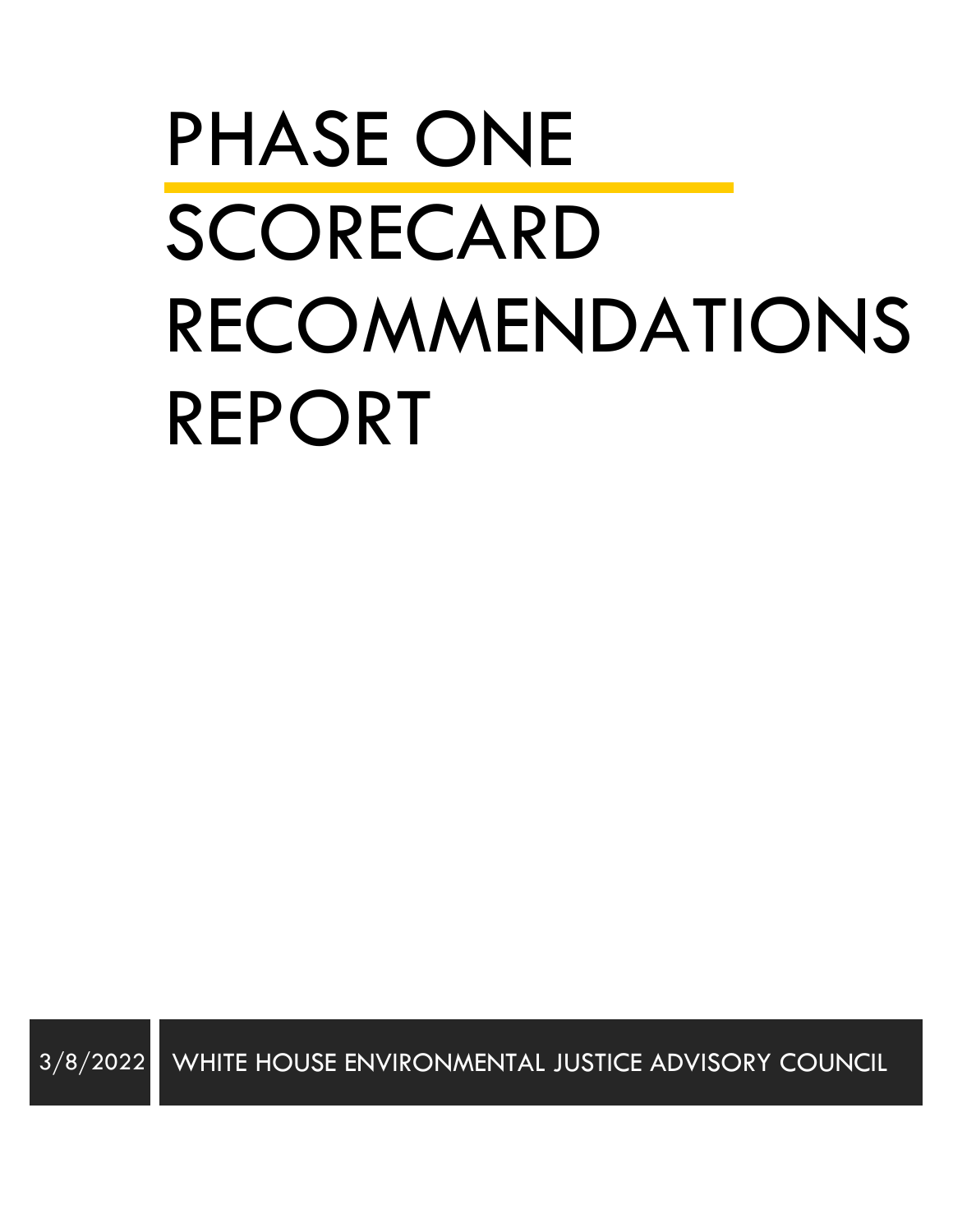# PHASE ONE SCORECARD RECOMMENDATIONS REPORT

| WHITE HOUSE ENVIRONMENTAL JUSTICE ADVISORY COUNCIL MEMBERS 6    |  |
|-----------------------------------------------------------------|--|
| WHITE HOUSE ENVIRONMENTAL JUSTICE SCORECARD WORKGROUP MEMBERS 7 |  |
| ORIGINAL MANDATE FROM THE COUNCIL ON ENVIRONMENTAL QUALITY 8    |  |
|                                                                 |  |
|                                                                 |  |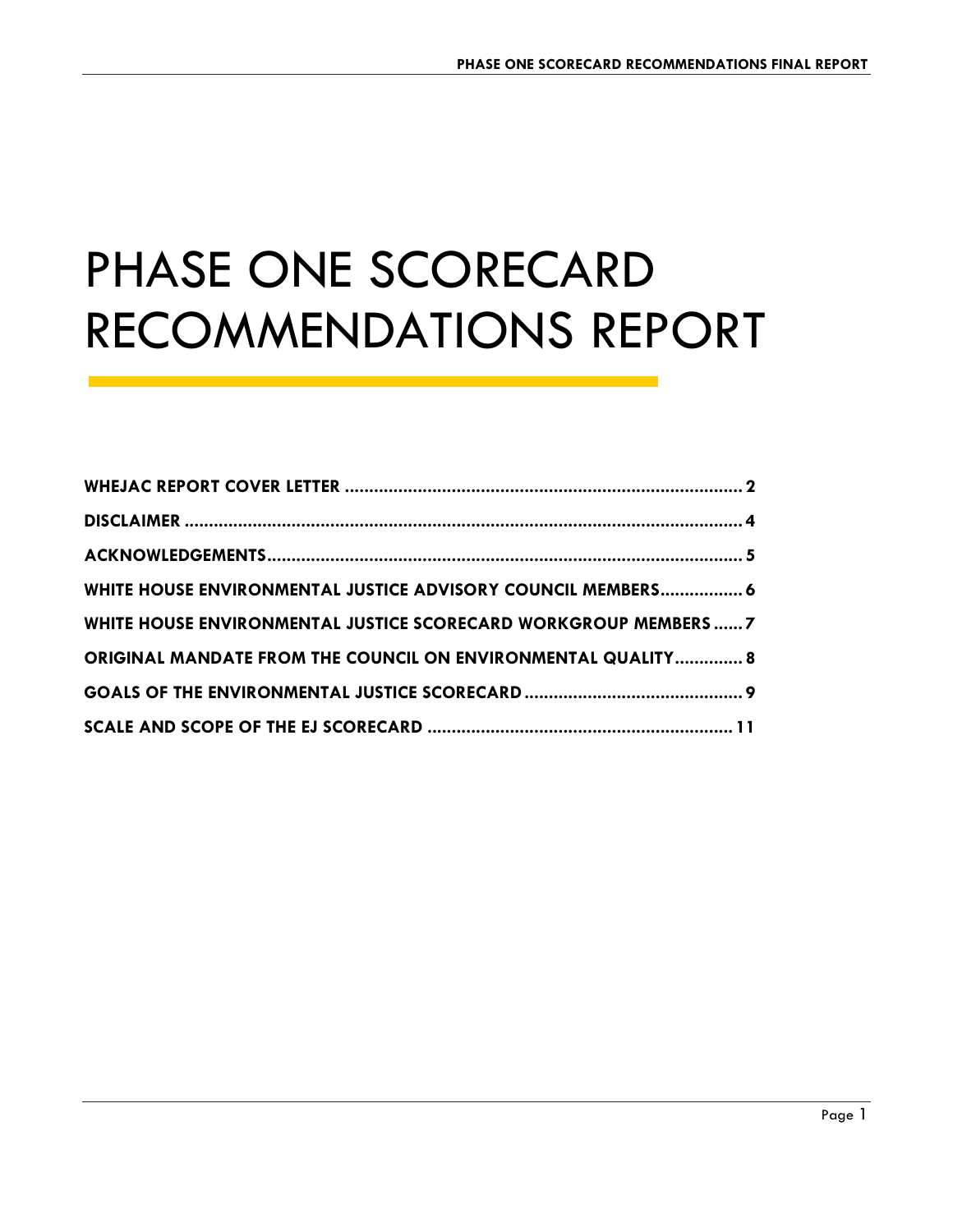### <span id="page-2-0"></span>WHEJAC REPORT COVER LETTER

| March 8, 2022                                                                                                                                                       |
|---------------------------------------------------------------------------------------------------------------------------------------------------------------------|
|                                                                                                                                                                     |
| The Honorable Brenda Mallory, Chair                                                                                                                                 |
| The Council on Environmental Quality                                                                                                                                |
| Executive Office of the President                                                                                                                                   |
| Washington, DC 20500                                                                                                                                                |
| Susana Almanza                                                                                                                                                      |
| Dear Chair Mallory:                                                                                                                                                 |
|                                                                                                                                                                     |
| The White House Environmental Justice Advisory Council (WHEJAC)                                                                                                     |
| enthusiastically submits its Phase One Scorecard Recommendations Report to you,                                                                                     |
| President Biden, and the White House Environmental Justice Interagency Council                                                                                      |
| (IAC). This report is in response to a charge issued in March 2021, from The Council                                                                                |
| on Environmental Quality (CEQ), to provide recommendations on what types of                                                                                         |
| indicators or data would be useful in an agency scorecard. This report includes                                                                                     |
| recommendations for the core principles and basis of an Environmental Justice                                                                                       |
| Scorecard. In Phase Two, the WHEJAC will propose recommendations for metrics                                                                                        |
| and scoring approaches that align with agencies environmental justice priorities and                                                                                |
| objectives.                                                                                                                                                         |
|                                                                                                                                                                     |
| Thank you for the opportunity to provide recommendations for the creation of this<br>Environmental Justice Scorecard. We believe the recommendations listed in this |
|                                                                                                                                                                     |
| report are essential building-blocks and should be incorporated into any scorecard                                                                                  |
| created by the federal government to address current and historic environmental                                                                                     |
|                                                                                                                                                                     |
|                                                                                                                                                                     |
|                                                                                                                                                                     |
|                                                                                                                                                                     |

#### **WHITE HOUSE ENVIRONMENTAL JUSTICE ADVISORY COUNCIL**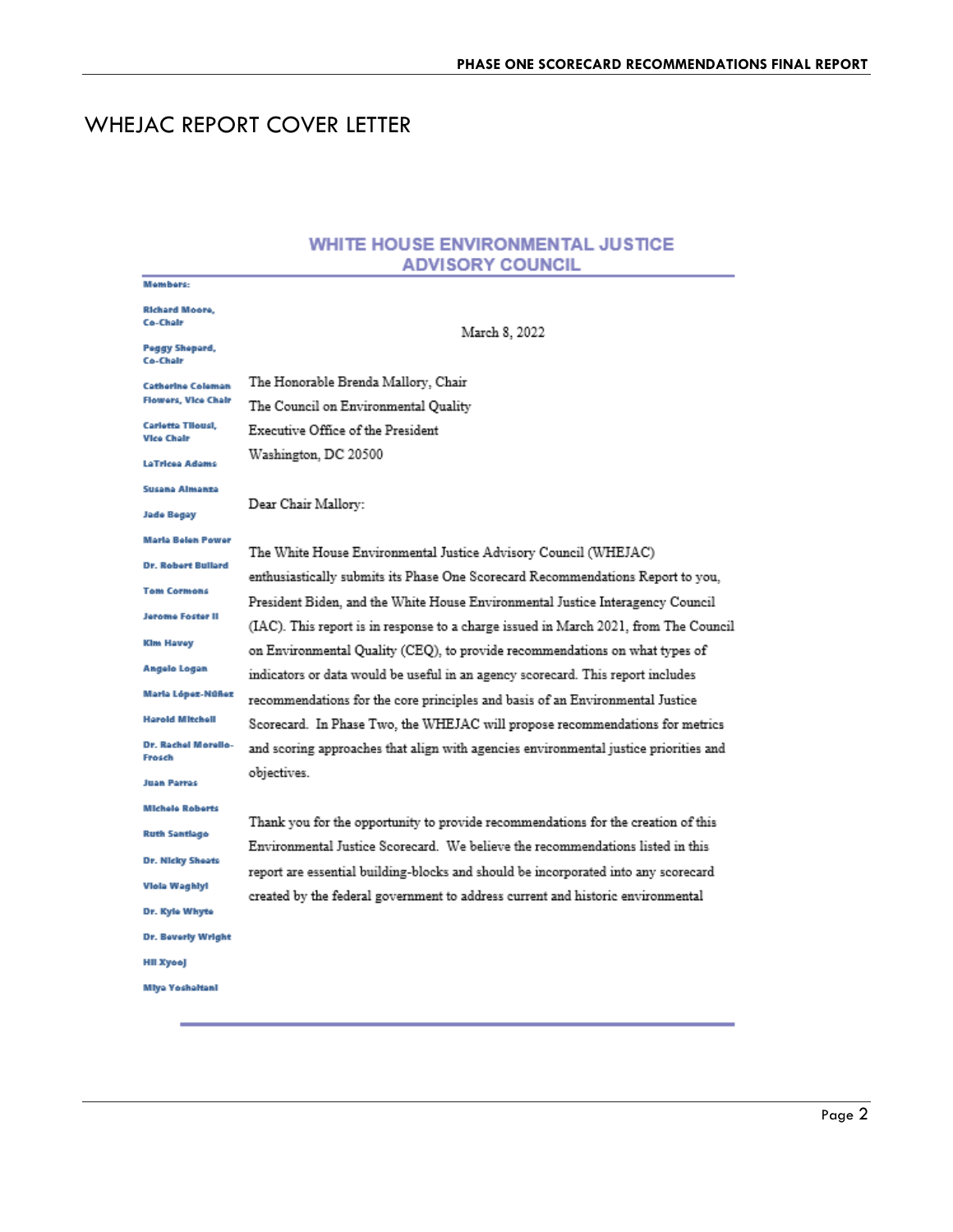injustice. We will continue working on our Phase Two Scorecard Recommendations and submit them in the coming months.

Sincerely,

 $Q - M$ 

Richard Moore, WHEJAC Co-chair

foggy Shepard

Peggy M. Shepard, WHEJAC Co-chair

Members of the WHEJAC cc: Michael S. Regan, EPA Administrator Corey Solow, Deputy Director for Environmental Justice, CEQ White House Environmental Justice Interagency Council Karen L. Martin, Designated Federal Officer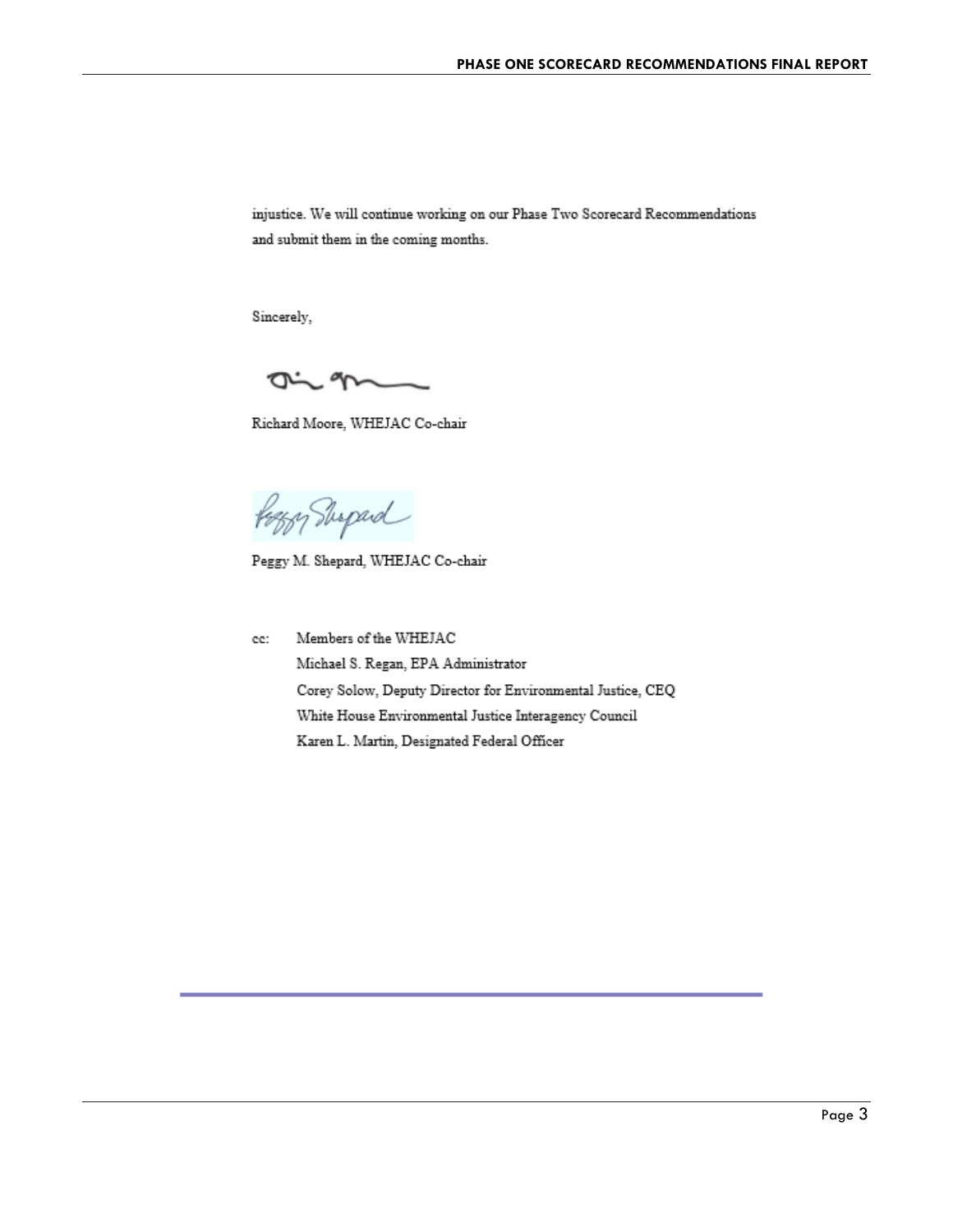#### <span id="page-4-0"></span>**DISCLAIMER**

This report was written as part of the activities of the White House Environmental Justice Advisory Council, a federal advisory committee providing independent advice and recommendations on the issue of environmental justice to The Council on Environmental Quality, The White House Environmental Justice Interagency Council, and other officials of the White House. This report has not been reviewed for approval by The Environmental Protection Agency or The Council on Environmental Quality, and hence, the contents of this report do not represent the views and policies of The Environmental Protection Agency or The Council on Environmental Quality, nor of other agencies in the Executive Branch of the federal government. Reports of the White House Environmental Justice Advisory Council are posted on the Environmental Protection Agency website at [https://www.epa.gov/environmentaljustice/white-house](https://www.epa.gov/environmentaljustice/white-house-environmental-justice-advisory-council)[environmental-justice-advisory-council.](https://www.epa.gov/environmentaljustice/white-house-environmental-justice-advisory-council)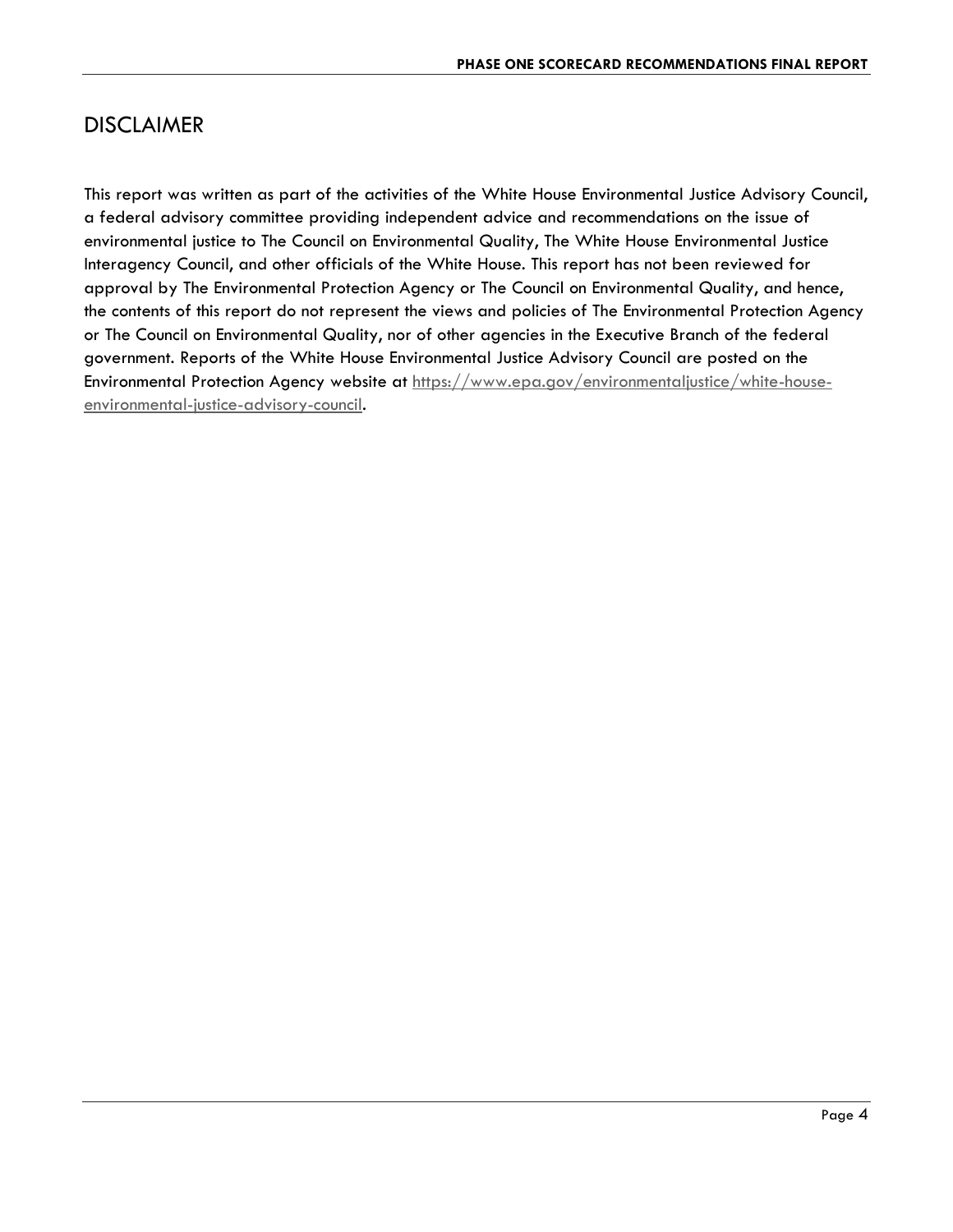#### <span id="page-5-0"></span>ACKNOWLEDGEMENTS

The White House Environmental Justice Advisory Council (WHEJAC) acknowledges the efforts of the WHEJAC Scorecard Workgroup in preparing the initial draft of this report. The WHEJAC acknowledges the stakeholders and community members who participated in the workgroup's deliberation by providing public comments. In addition, the workgroup's efforts were supported by staff from the U.S. Environmental Protection Agency and the Council on Environmental Quality, notably, Karen L. Martin as the Designated Federal Officer, Corey F. Solow, Deputy Director for Environmental Justice, Christina Bowman, Lucas Brown, Paula Flores-Gregg, Sharmila Murthy, George Q.E. Ward and Holly Wilson.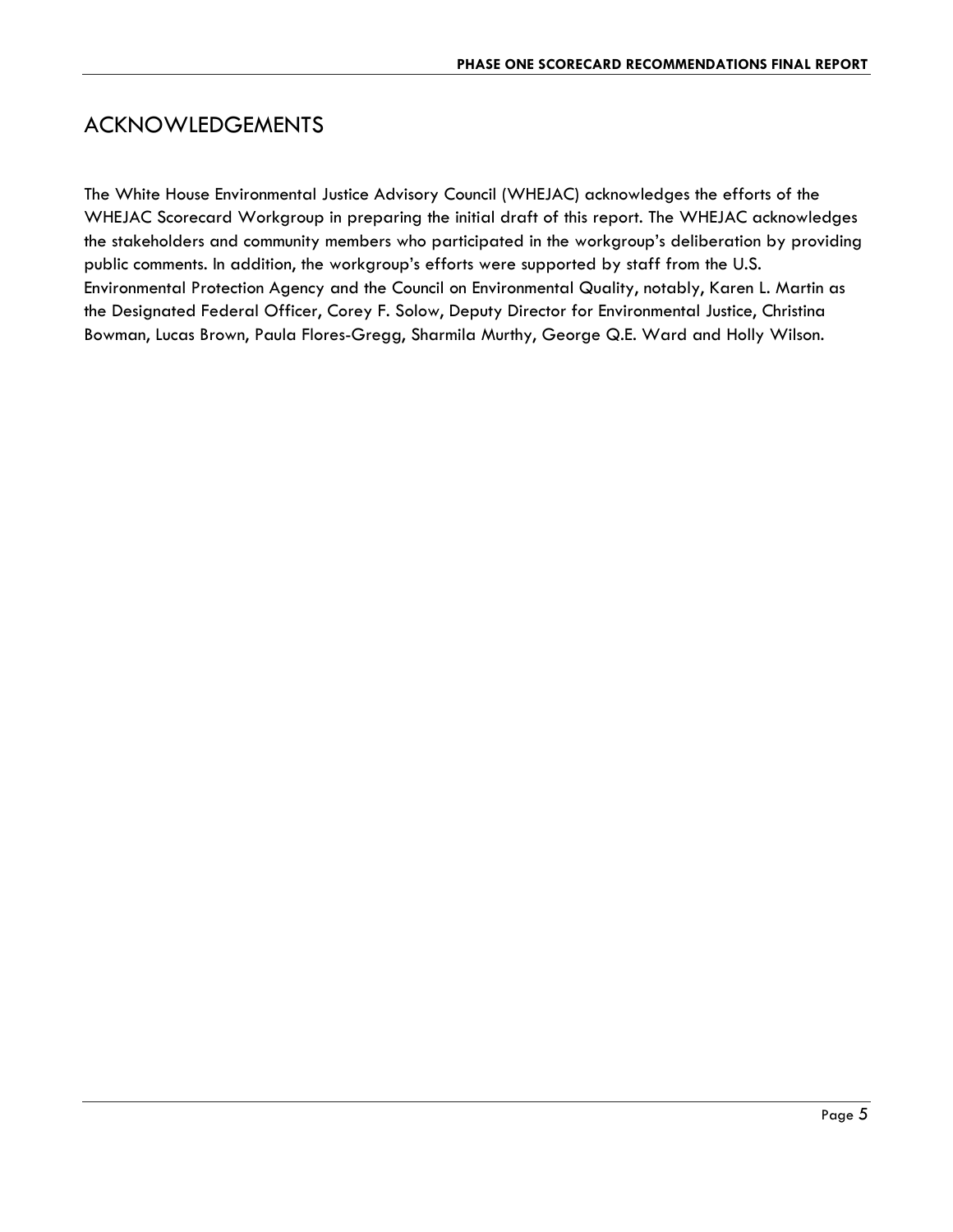## <span id="page-6-0"></span>WHITE HOUSE ENVIRONMENTAL JUSTICE ADVISORY COUNCIL MEMBERS

| • Richard Moore, Los Jardines Institute (WHEJAC Co-Chair)<br>. Peggy Shepard, WE ACT for Environmental Justice (WHEJAC Co-Chair)<br>• Catherine Coleman Flowers, The Center for Rural Enterprise and Environmental Justice<br>(WHEJAC Vice-Chair)<br>• Carletta Tilousi, Havasupai Tribal Council (WHEJAC Vice-Chair)<br>• LaTricea Adams, Black Millennials for Flint<br>. Susana Almanza, People Organized in Defense of Earth and Her Resources<br>• Jade Begay, NDN Collective<br>. Maria Belen Power, GreenRoots<br>. Dr. Robert Bullard, Texas Southern University<br>• Tom Cormons, Appalachian Voices<br>• Jerome Foster II, One Million of Us<br>• Kim Havey, City of Minneapolis Division of Sustainability<br>• Angelo Logan, Moving Forward Network<br>· Maria López-Núñez, Ironbound Community Corporation<br>• Harold Mitchell, ReGenesis<br>· Dr. Rachel Morello-Frosch, UC Berkeley<br>• Juan Parras, Texas Environmental Justice Advocacy Services<br>• Michele Roberts, Environmental Justice Health Alliance<br>• Ruth Santiago, Comité Dialogo Ambiental and El Puente, Latino Climate Action Network<br>• Dr. Nicky Sheats, Kean University |
|------------------------------------------------------------------------------------------------------------------------------------------------------------------------------------------------------------------------------------------------------------------------------------------------------------------------------------------------------------------------------------------------------------------------------------------------------------------------------------------------------------------------------------------------------------------------------------------------------------------------------------------------------------------------------------------------------------------------------------------------------------------------------------------------------------------------------------------------------------------------------------------------------------------------------------------------------------------------------------------------------------------------------------------------------------------------------------------------------------------------------------------------------------------|
|                                                                                                                                                                                                                                                                                                                                                                                                                                                                                                                                                                                                                                                                                                                                                                                                                                                                                                                                                                                                                                                                                                                                                                  |
|                                                                                                                                                                                                                                                                                                                                                                                                                                                                                                                                                                                                                                                                                                                                                                                                                                                                                                                                                                                                                                                                                                                                                                  |
|                                                                                                                                                                                                                                                                                                                                                                                                                                                                                                                                                                                                                                                                                                                                                                                                                                                                                                                                                                                                                                                                                                                                                                  |
|                                                                                                                                                                                                                                                                                                                                                                                                                                                                                                                                                                                                                                                                                                                                                                                                                                                                                                                                                                                                                                                                                                                                                                  |
|                                                                                                                                                                                                                                                                                                                                                                                                                                                                                                                                                                                                                                                                                                                                                                                                                                                                                                                                                                                                                                                                                                                                                                  |
|                                                                                                                                                                                                                                                                                                                                                                                                                                                                                                                                                                                                                                                                                                                                                                                                                                                                                                                                                                                                                                                                                                                                                                  |
|                                                                                                                                                                                                                                                                                                                                                                                                                                                                                                                                                                                                                                                                                                                                                                                                                                                                                                                                                                                                                                                                                                                                                                  |
| . Viola Waghiyi, Alaska Community Action on Toxics                                                                                                                                                                                                                                                                                                                                                                                                                                                                                                                                                                                                                                                                                                                                                                                                                                                                                                                                                                                                                                                                                                               |
| . Dr. Kyle Whyte, University of Michigan                                                                                                                                                                                                                                                                                                                                                                                                                                                                                                                                                                                                                                                                                                                                                                                                                                                                                                                                                                                                                                                                                                                         |
| . Dr. Beverly Wright, Deep South Center for EJ                                                                                                                                                                                                                                                                                                                                                                                                                                                                                                                                                                                                                                                                                                                                                                                                                                                                                                                                                                                                                                                                                                                   |
| • Hli Xyooj, Advancement of Hmong Americans                                                                                                                                                                                                                                                                                                                                                                                                                                                                                                                                                                                                                                                                                                                                                                                                                                                                                                                                                                                                                                                                                                                      |
| • Miya Yoshitani, Asian Pacific Environmental Network                                                                                                                                                                                                                                                                                                                                                                                                                                                                                                                                                                                                                                                                                                                                                                                                                                                                                                                                                                                                                                                                                                            |

*Karen L. Martin, Designated Federal Officer, U.S. EPA Office of Environmental Justice*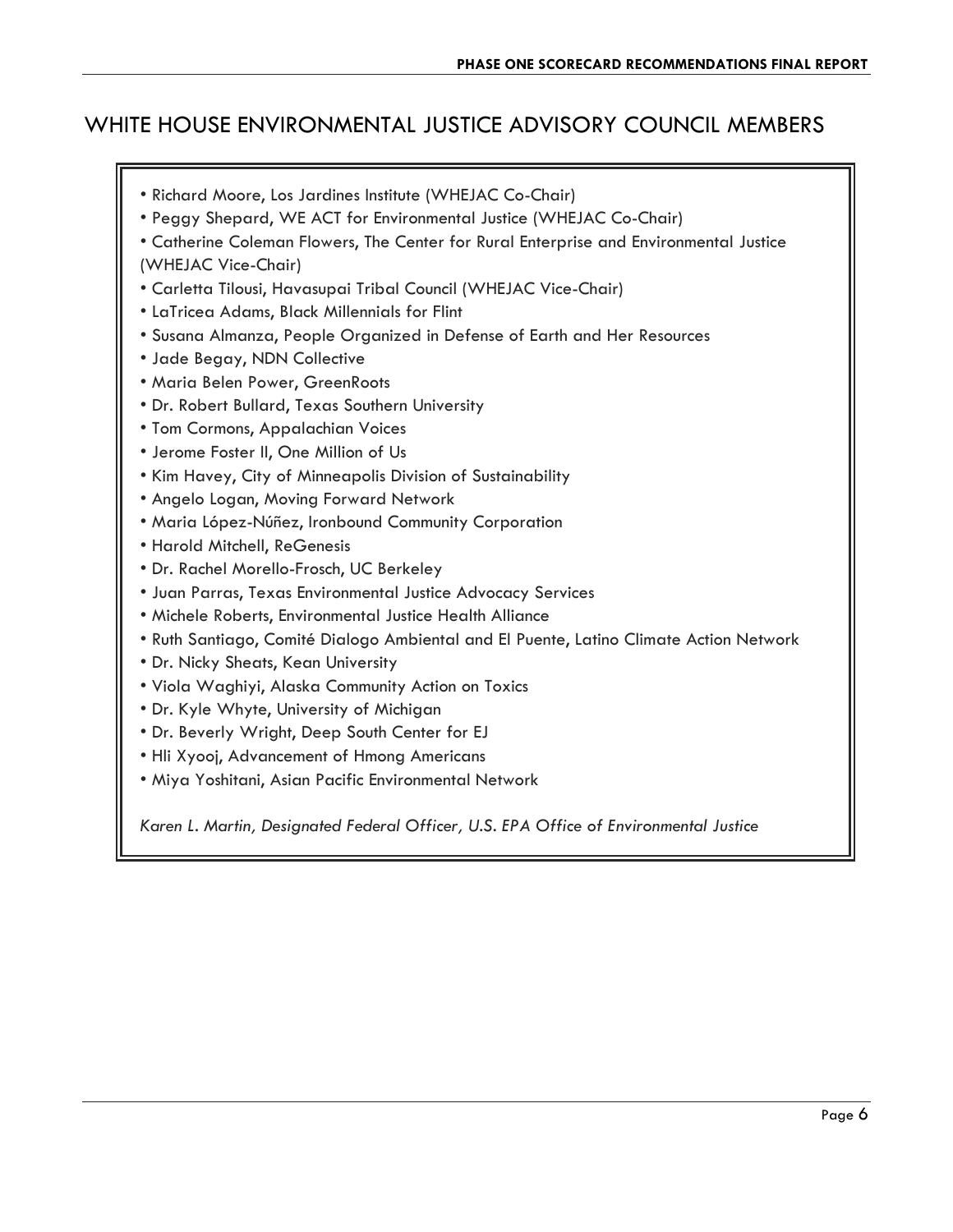### <span id="page-7-0"></span>WHITE HOUSE ENVIRONMENTAL JUSTICE SCORECARD WORKGROUP MEMBERS

**Dr. Kyle Whyte** University of Michigan Workgroup Co-Chair

**Peggy Shepard** WE ACT for Environmental Justice Workgroup Co-Chair

**Dr. Robert Bullard** Texas Southern University

**Maria López-Núñez**  Ironbound Community Corporation

**Dr. Rachel Morello-Frosch** UC Berkeley

**Michele Roberts** Environmental Justice Health Alliance

**Dr. Beverly Wright** Deep South Center for Environmental Justice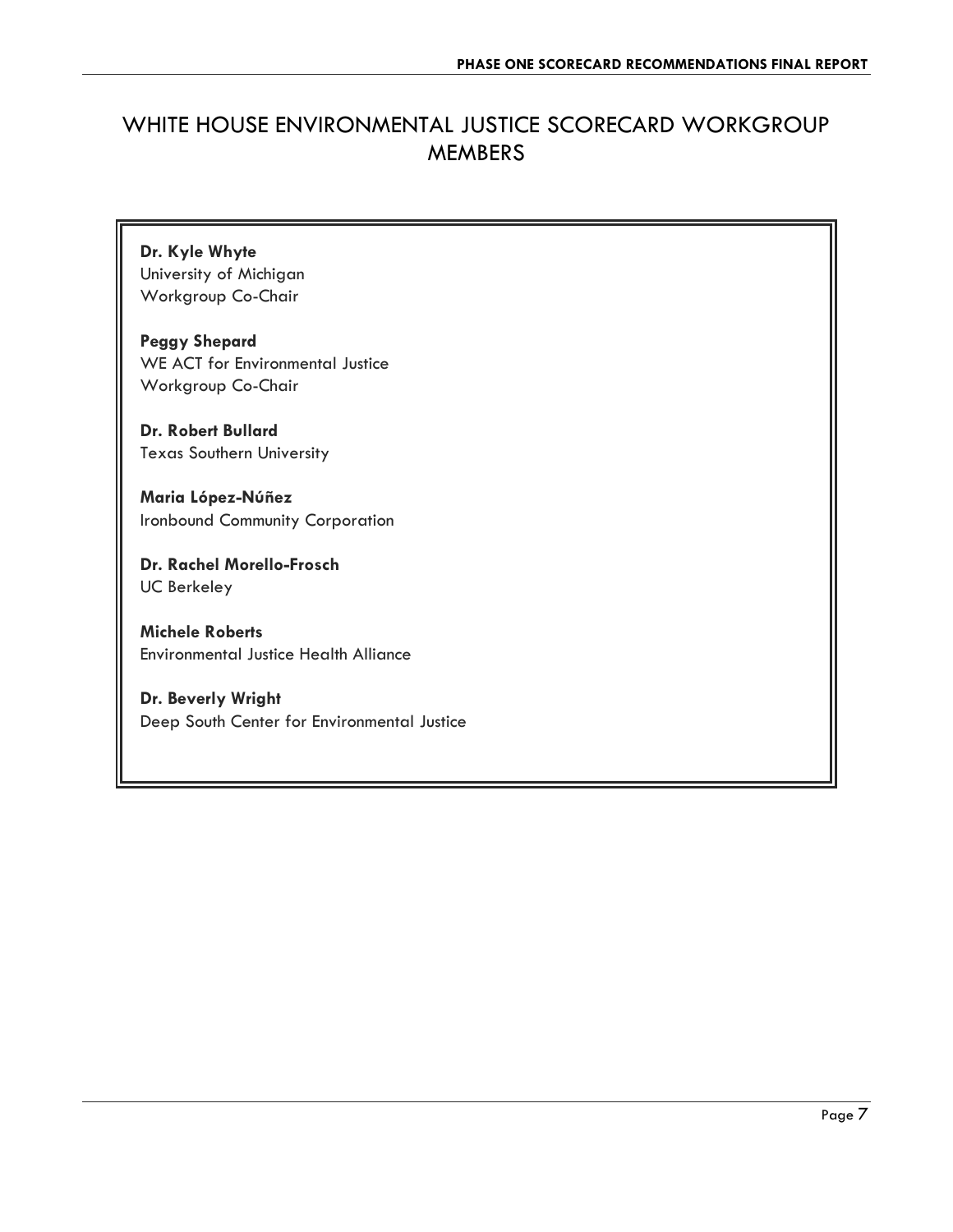# PHASE ONE SCORECARD RECOMMENDATIONS REPORT

#### <span id="page-8-0"></span>ORIGINAL MANDATE FROM THE COUNCIL ON ENVIRONMENTAL QUALITY

#### Executive Order 14008 Sec. 220 (d)

Executive Order 14008 Sec. 220 (d) requires that the White House Environmental Justice Interagency Council (IAC) develop clear performance metrics to ensure accountability and publish an annual public performance scorecard on its implementation, and that the IAC do so by consulting with the White House Environmental Justice Advisory Council (WHEJAC). The scorecard would provide a method for evaluation and accountability to assess progress on the agency's progress in addressing current and historic environmental injustice. The Council on Environmental Quality (CEQ) requested WHEJAC address the following question regarding development of the Scorecard: What types of indicators or data would be useful in an agency scorecard? The WHEJAC was asked to provide input in the form of general ideas or specific data. The development of the Scorecard will be a continuing process and the WHEJAC will have an ongoing opportunity for providing further input.

The following are Phase 1 Recommendations for the core principles and basis of an Environmental Justice Scorecard. In Phase 2, the Scorecard Workgroup will propose recommendations for metrics and scoring approaches that align with agencies environmental justice priorities and objectives.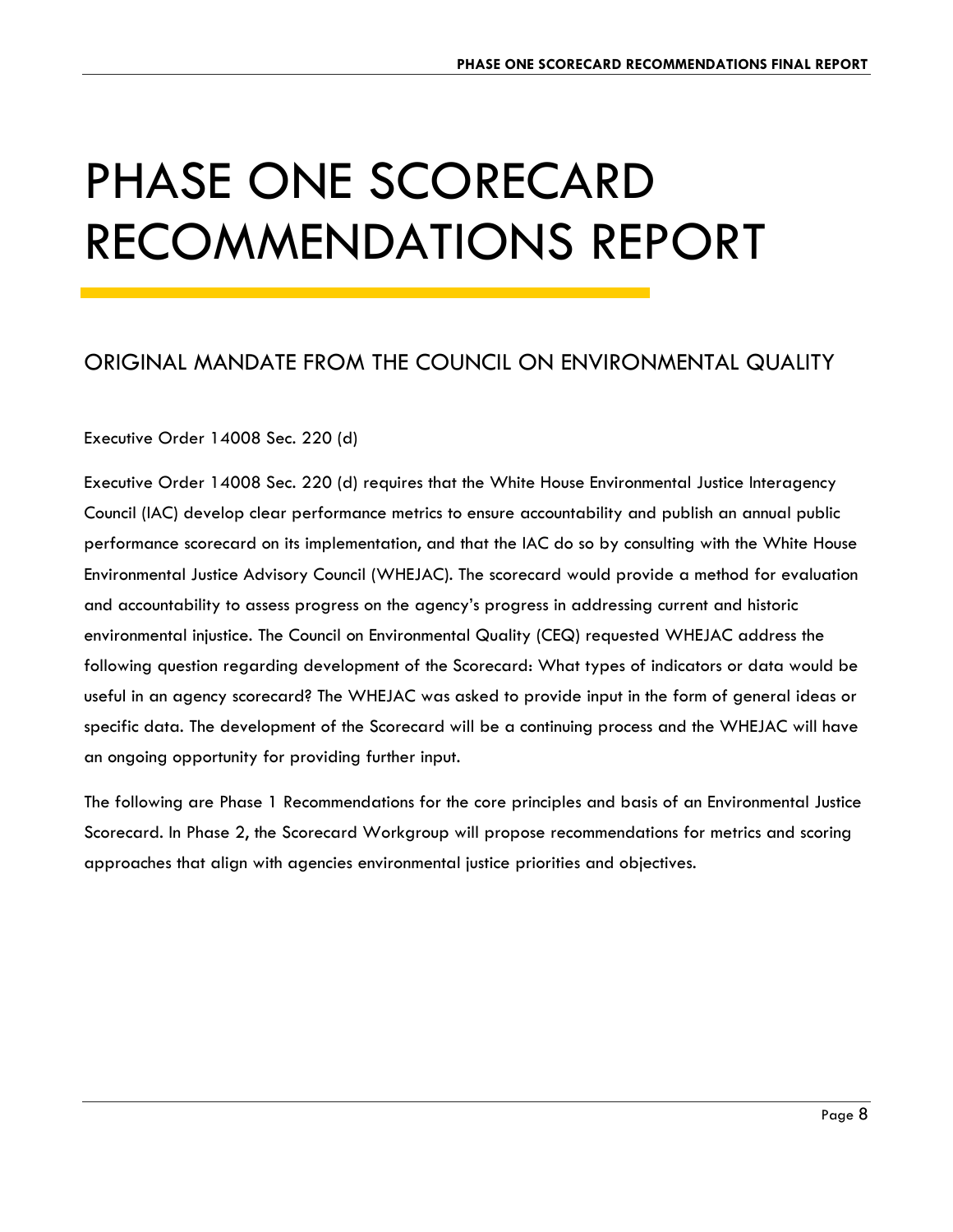#### **WHEJAC SCORECARD WORKGROUP STRATEGY**

- Draw from: (a) all WHEJAC recommendations, (b) consultations with outside experts and federal agency representatives, (c) the Justice40 Interim Guidance and (d) the Climate and Economic Justice Screening Tool Interim Guidance.
- Identify areas of need for scoring federal agencies on their contributions to EJ.
- Learn what agencies are doing now to track progress on Justice40 initiatives and programs. Form recommendations that ensure an Environmental Justice Scorecard effectively tracks agency accountability.

#### <span id="page-9-0"></span>GOALS OF THE ENVIRONMENTAL JUSTICE SCORECARD

1. Every agency should have an Environmental Justice Scorecard that tracks the impacts that all government investments have on disadvantaged communities, especially where disadvantage is produced by racial discrimination and economic barriers. Impacts are changes in outcomes in the areas relevant to environmental justice, including outcomes in health, economic opportunity, food security, environmental quality, climate change, maintenance of culture, access to quality housing, energy, transportation, safe affordable drinking water and sanitation, health care, and other physical and social infrastructure. The Scorecard must grade federal agencies on access, distribution, and benefits of the impacts according to race, income, as well as other demographic and geographic indicators. These recommendations will refer to the "EJ Scorecard" and agency scale scorecards. The "Environmental Justice Scorecard" refers to all combined scorecards that agencies specify in combination with any cross-agency and whole-of-government scorecard metrics.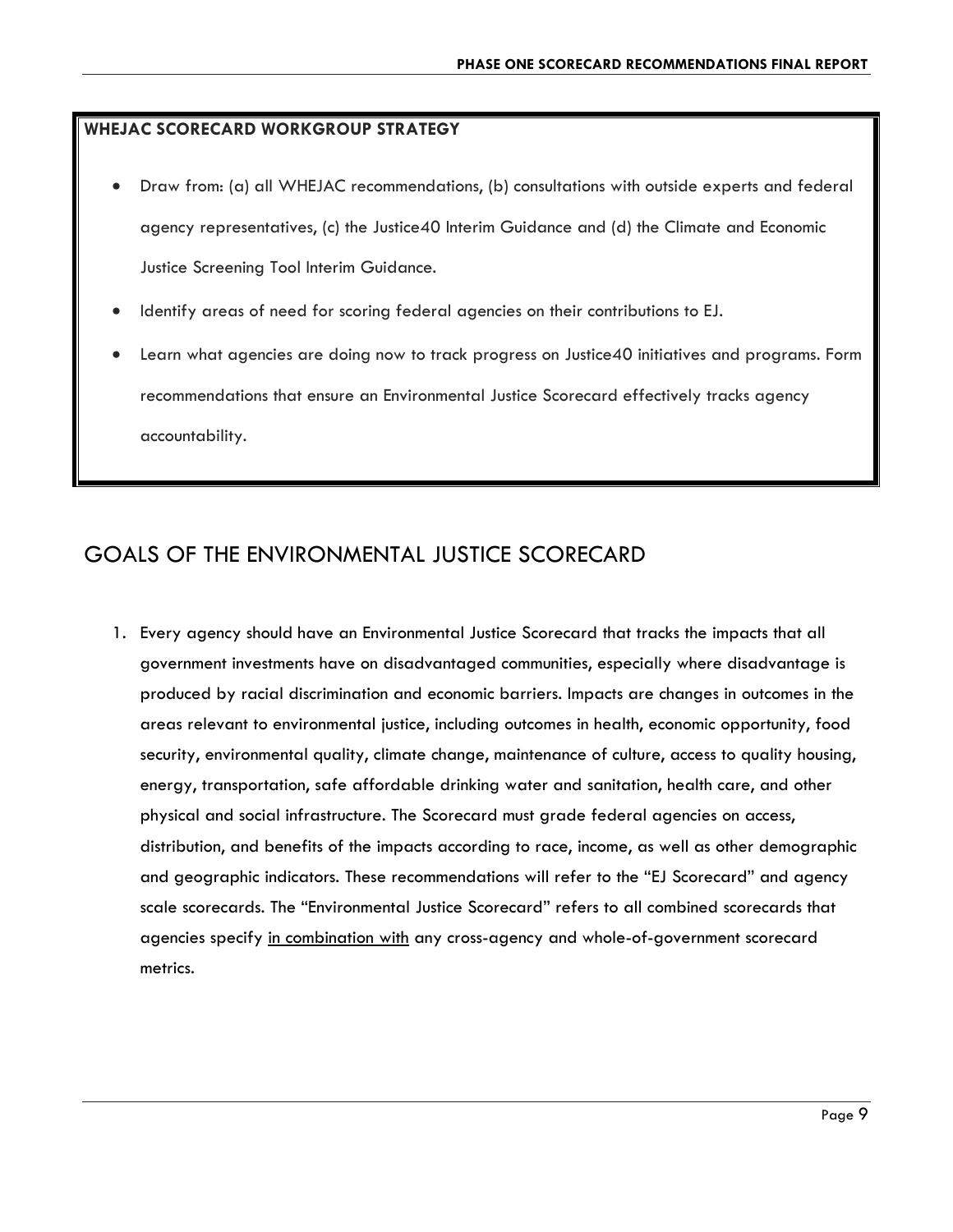- 2. In brief, the EJ Scorecard will follow where and how federal money is spent, and what happens as a result of federal spending to communities disadvantaged by racial and economic inequities. Federal spending and investments will be tracked to evaluate community-level impacts, benefits, improvements, and lessons learned in terms of advancing environmental justice for Black, Brown, Indigenous and low-income communities.
- 3. The EJ Scorecard should ensure just treatment and full protection for disadvantaged communities and advance the application of Title VI of the Civil Rights Act of 1964 (Title VI) and the National Environmental Policy Act (NEPA) in agencies.
- 4. Agency scale scorecards will align with agencies' environmental justice goals. The establishment of environmental justice goals should involve a review and approval process established by CEQ, including continued engagement and consultation with the WHEJAC.
- 5. Agency and administrative professional culture should encourage and incentivize staff to reflect and share lessons learned, including mistakes, and to develop processes for incorporating iterative and bidirectional feedback with communities and other stakeholders for the sake of crafting sustainable and socially equitable solutions that avoid repeating and that redress the impact of past mistakes. Agencies should be forthcoming about where they are falling short of procedural and outcome goals and solicit public input on how to address these challenges.
- 6. When agency endorsed programs and activities have direct or indirect causal relationships to occurring harm or potential harm, the existence and representation of ongoing and potential harms should be paramount in scoring measures, including intergenerational harm, such as harm to future generations. The EJ Scorecard must by no means dehumanize or render abstract the fact that diverse communities are suffering severe environmental burdens, including burdens that negatively impact their health today and that pose real risks to living persons and future generations.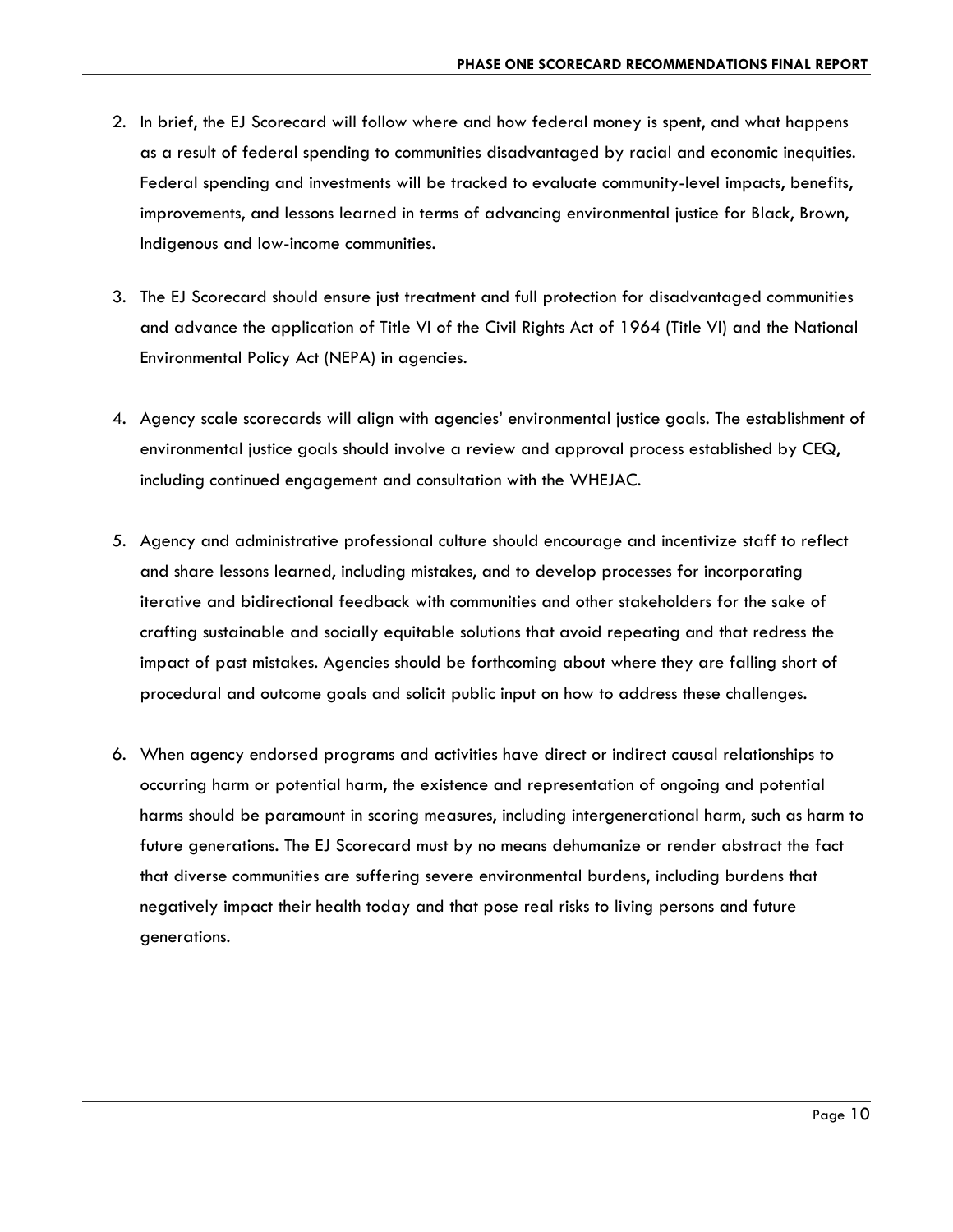#### <span id="page-11-0"></span>SCALE AND SCOPE OF THE EJ SCORECARD

- 1. The EJ Scorecard is for all environmental justice programs, including (but not limited to) Justice40.
- 2. The EJ Scorecard must assess investments and benefits in terms of racial and income-based equity.
- 3. The EJ Scorecard assesses environmental justice for all federal spending. The EJ Scorecard is not limited to federal investments that are explicitly intended for environmental justice.
- 4. The EJ Scorecard will be based on the precautionary principle.
- 5. The EJ Scorecard will address agency specific and interagency investments.
- 6. Agencies will develop their own versions of the EJ Scorecard for application to their specific programs and mandates.
- 7. Agency-specific EJ Scorecards should have a data strategy for developing environmental justice indicators that map onto short- and long-term environmental justice goals. Scorecards should draw from existing data sources, develop new data, and identify data needs. Data on race and income must be used to identify racial and income inequality.
- 8. EJ Scorecards must reflect the most up-to-date methods of timely, transparent, and accessible data acquisition, storage, analysis, and reporting.
- 9. Nation-to-nation consultation with Tribes and Indigenous peoples must be developed for specification of the purposes and uses of the scorecard for Indigenous peoples. Agencies with duties toward Tribes and Indigenous peoples will develop scorecards for their programs consistent with the guidance recommended in this document. Consultative processes should not overwhelm Tribes and Indigenous peoples who are receiving many consultation requests without a corresponding increase in Tribal or Indigenous capacity to respond to and engage in consultations. That there is a risk of over-consultation is not a reason for the federal government to